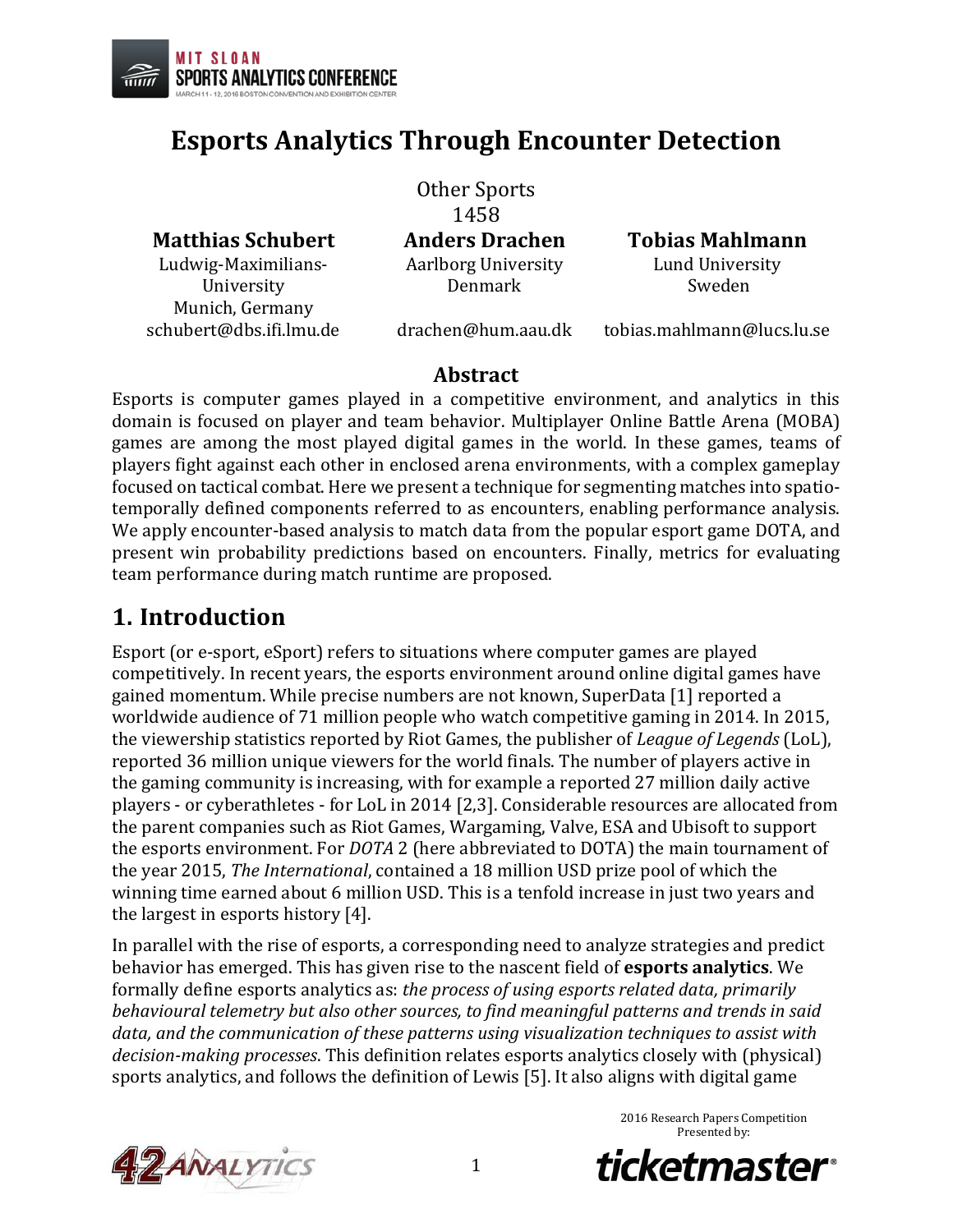

analytics [9]. It covers working with in-game behaviors as well as the context around the games, e.g. tournaments and production.

Esports analytics can be viewed as a subset of sports analytics and/or game analytics [6-9]. Many of the basic principles and challenges are similar across these three analytics application domains. Esports analytics has enjoyed wealth of community-based initiatives towards helping fans access data, analyse data and obtain insights from data. However, community-driven esports analytics remains generally focused on descriptive methods. Thanks to APIs providing access to telemetry data from matches/games (e.g. Riot and Valve's APIs) data is available to the broad public. Irrespective analytics has become a big component of the esports environment. Today, most professional teams employ analysts to observe opponents and discover their tendencies and strategies, develop counterstrategies etc., similar to analysts working in physical sports [10]. Furthermore, analysts and commentators, referred to as "statsmen", report their analyses during tournaments and matches.

In this paper, the focus is on Multi-Player Online Battle-Arena games (MOBAs) [11] which have evolved to comprise a significant fraction of the esports environment in recent years. The term MOBA describes games where two teams of five players each controlling one avatar compete within an enclosed virtual structure over a short period of time. The gameplay is a mixture between role-playing and real-time strategy game where each player controls one avatar (commonly referred to as a hero or unit). The game is viewed from a top-down (isometric) perspective. The player units are primarily controlled using the mouse with additional keyboard shortcuts. Game play takes place on an interactive map that is, apart from the players, often populated with computer-controlled entities. These entities can be enemies, allies or unaffiliated with either team, and serve a variety of roles. While there exist many variations across different games, there generally imposed behaviour for each team is to attack the enemy base while defending their own. In order to win, each team must coordinate its actions and react to the actions of the opposing team as efficiently as possible. In essence, MOBAs feature a broad spectrum of possible behaviours which means that mastering these games is quite challenging.

Since a match can take up to an hour of gameplay, analyzing a match should focus on the most interesting parts. Unlike games like American football or tennis where a match can be separated by the structure of the game, MOBAs do not have a natural structure. Furthermore, it is possible that two relevant actions take place on two separated parts of the map in parallel. This means that a technique for breaking down matches into analyzable sections of decisive game play is needed before player and team performance can be evaluated in detail. In this paper, we present a technique for breaking down MOBA matches into spatio-temporally defined components referred to as **encounters**. An encounter is established when two or more heroes (units) from opposing teams are in range to affect each other. We model encounter dynamics by a graph where the units form nodes, and edges result from closely positioned units. Encounters are defined as a sequence of situations in time and space involving the same units. A match is summarized by describing its encounters with metrics for unit values, defeated units, and/or gained





*ticketmaster*<sup>®</sup>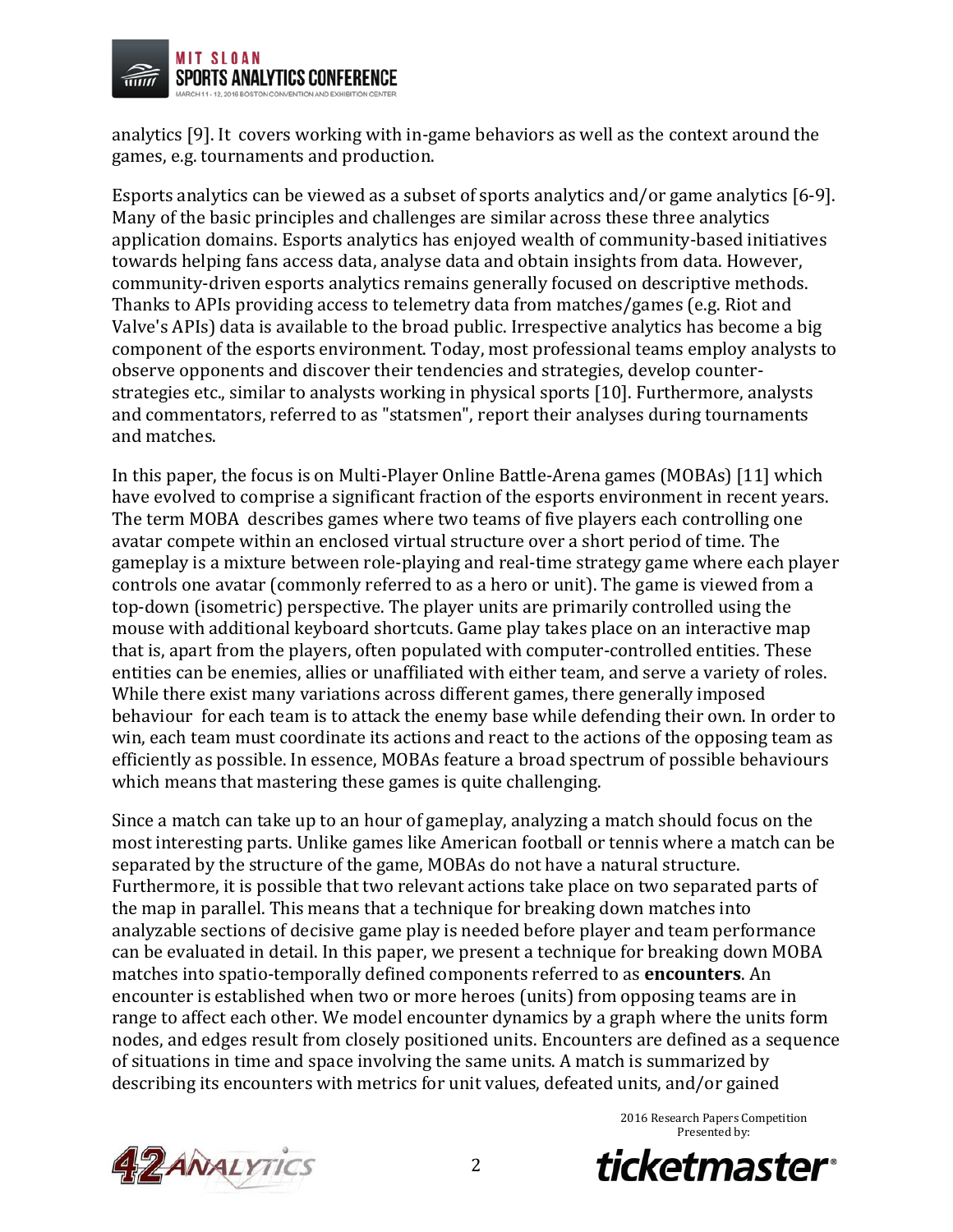

resources per team. Based on the initial setting, predictors for the outcome can be learned, and models predicting win/loss match conditions developed. The usefulness of being able to segment matches or at least summarize information is highlighted by Valve´s decision to introduce "fight recaps" for someone watching a live DOTA match or a replay. The system is however not spatially aware, and the temporal dimension of a fight is determined by a timer and based on time since last damage dealt.

The contributions of this paper are as follows:

- 1. A general definition of encounters based on spatial positioning.
- 2. An algorithm to extract encounters while parsing through a replay.
- 3. A set of metrics to describe the initial setting of an encounter and the outcome of an encounter in a compact way.
- 4. An experimental evaluation based on 412 replays that examines the new metrics w.r.t. their predictive power.

The rest of the paper is organized as follows: Section 2 gives a brief introduction to the gameplay of DOTA. Section 3 presents related work on analyzing computer games and esports analytics. Section 4 gives a formal definition of the encounter pattern, describes an algorithms for extracting encounters and Section 5 names metrics for evaluating encounters. Section 6 presents the results of our experimental evaluation and section 7 concludes the paper with a summary and some ideas for future work.

## **2. DOTA: Gameplay**

DOTA (*Defence of the Ancients)* is a player-developed modified version of the real-time strategy game *Warcraft 3: Reign of Chaos* (developed by Blizzard). DOTA 2 is the current version of the game which is now a standalone game being independently developed by Valve. In general, most people refer to DOTA2 as DOTA. DOTA is today the most played game on the online distribution platform Steam (owned by Valve), in itself one of the most heavily trafficked digital game platforms in the world. According to SteamPowered<sup>1</sup>, the native analytics service of Valve, DOTA is played more than 1140 years every day. This is confirmed by Sifa et al. [13] and Orland [14]. The latter estimated a total playtime for DOTA of 430,000 years by April 2014. The game has a reported number of 7.86 million monthly active players and achieved a revenue of 80 million USD in 2013 via micro-transactions which are limited to selling cosmetic items. According to Steam´s reporting service SteamCharts<sup>[2](#page-2-1)</sup>, DOTA has roughly 500-600,000 concurrent players on average in 2015. DOTA (i.e. DOTA 2) is played by two teams of 5 players, each of them controlling one avatar-character being selected from a roster of more than 100. Each hero has different abilities and is suited for different tactical roles or play styles in the game, e.g. for dealing damage at a distance, close combat or healing teammates (Figure 1). Hero roles are not formally defined but have been established among the player community [see e.g. 15].

<span id="page-2-1"></span><span id="page-2-0"></span><sup>2</sup> [www.steamcharts.com](http://www.steamcharts.com/)





 <sup>1</sup> <http://store.steampowered.com/stats/>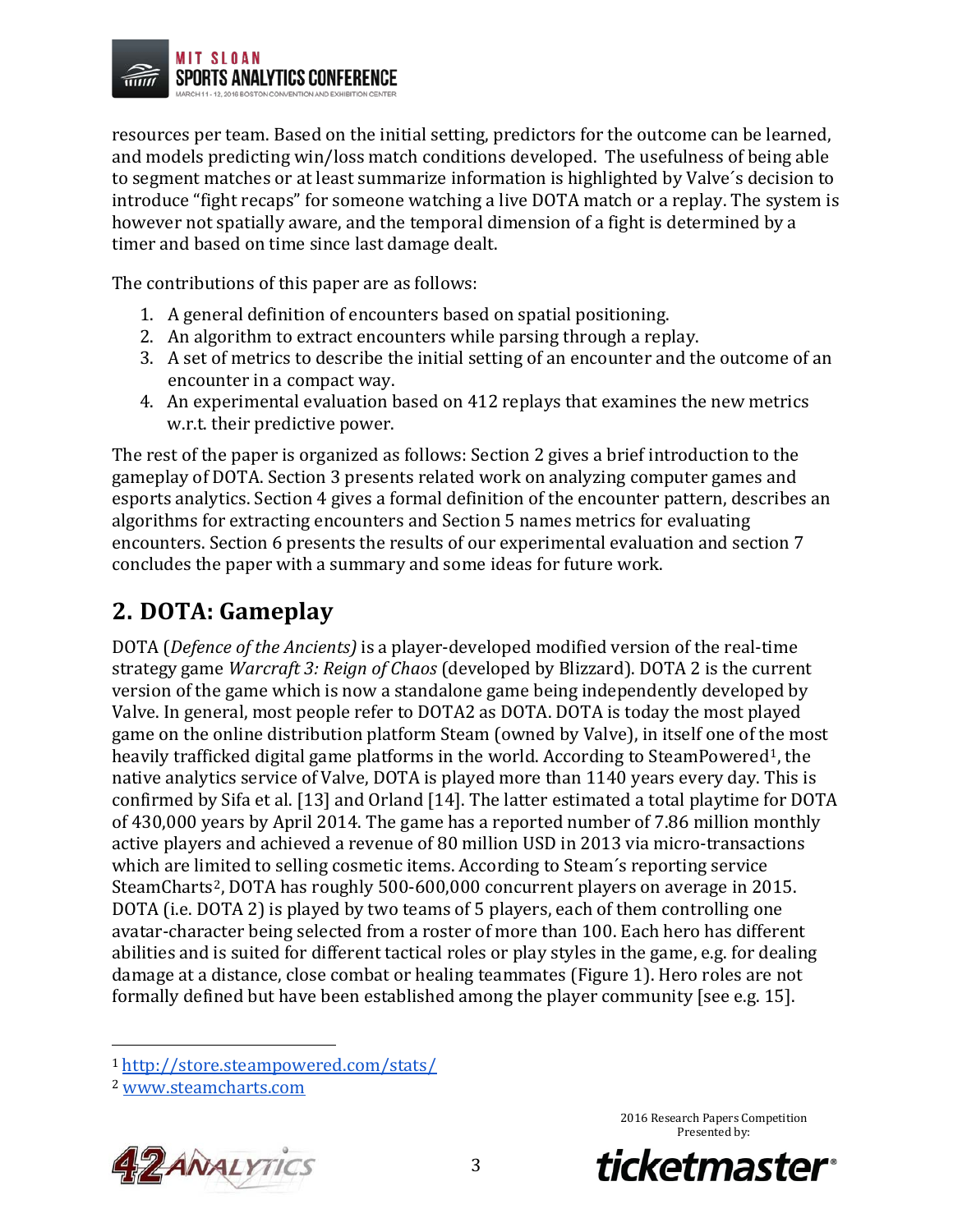



**Fig. 1:** Example of a DOTA hero including breakdown of abilities and performance statistics at hero level zero.

Each hero can gain levels similar to an archetypical character in a Role-Playing Game. With each level gained, new abilities may become available or grow stronger, increasing both the relative strength of the hero as well as tactical flexibility. Additionally, a hero can be equipped with a variety of objects that improve the characters' base statistics or increase, alter or add new abilities. Items are bought with **Gold** being earned during the game, notably from killing the heroes of the other team, but also from killing creeps and destroying towers (see below). **Experience points** (XP) are earned in a similar way, and used to level up characters and thereby unlock better versions of the heroes' abilities or new abilities.

Tactics and strategy are key components in the game, and communication between team members is very important. Players can communicate via text chat, voice chat, alert messages in the arena itself (``pings'') or by writing on the minimap. The game is viewed from an isometric perspective, but can be zoomed in to a close-up view. The latter however is not practical for playing the game competitively. Games have no time limit, but the matches used in the current work average about 40 minutes in length (see below). The two teams compete in a geographically balanced, square virtual arena, and the same arena is used in every match (Figure 2). The arena is split in two parts, with each half owned by one team at the beginning of a match. The arena contains a variety of game-related features, most importantly a base for each team with a central building, the **ancient**, which the opposing team must destroy to win. The ancients are guarded by a series of defensive structures called **towers** which provide defensive capabilities. Additionally, the two bases regularly spawn computer-controlled units called **creeps** which rush the opposing team's towers and players on pre-defined paths they hardly deviate from. The presence of towers and creeps results in an unstable balance that oscillates slowly [12]. There are three main pathways through the map, referred to as **lanes**. These are differentiated as ``top'', ``middle'', and ``bottom''. The lanes form vital strategic points of attack on the opposing team's defences. However, there are a variety of sub-environments in the DOTA environment, which sees different tactical and strategic uses. For example, the jungle area in between the lanes form a means for levelling up a hero via killing regularly re-spawning computer-controlled neutral units, as well as for launching surprise attacks on enemy players or creeps.



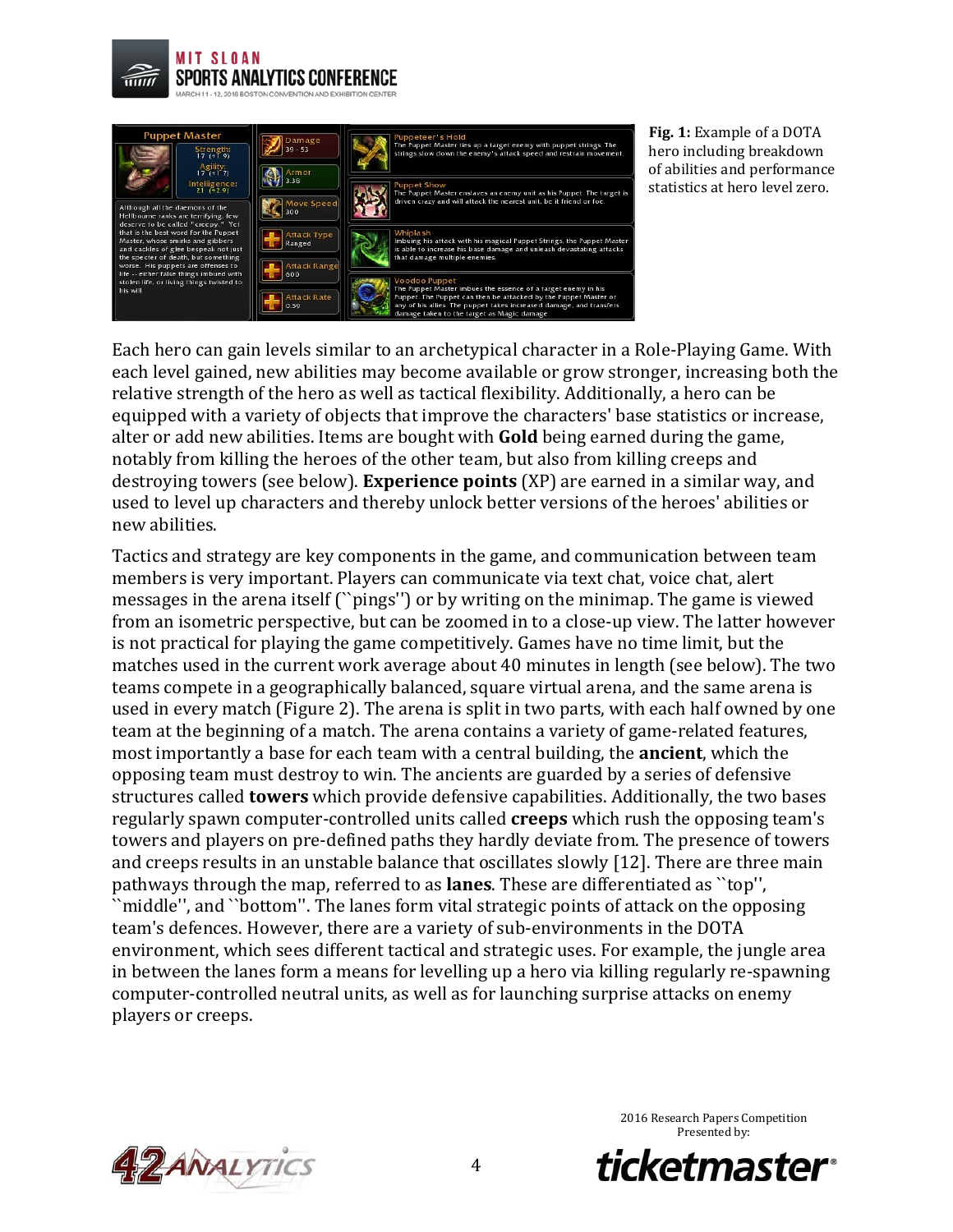



**Fig. 2:** The DOTA map. The Radiant base is at the bottom left, the Dire base at the top right. The three lanes are indicated as is the location of towers (see text) (Source: DOTA 2 wiki, http://DOTA:gamepedia:com/Lane)

### **3. Related work**

A small number of publications have targeted MOBAs so far. Starting with work operating outside the spatio-temporal domain, Ong et al. [17] considered clustering player behavior to learn optimal team compositions for *League of Legends*, with the goal of developing a set of descriptive play style groupings, feeding these into a prediction model for win/loss outcomes. The authors demonstrate that match win/loss conditions could be predicted from team composition-based features with accuracies around 70% depending on the classification used. Gao et al. [16] targeted the identification of the heroes that players are controlling and the role they take. They define a basic model with three roles a player can fulfill that are predicted with an accuracy of about 74%. Eggert et al. [15] built on the work of Gao et al. [16], applying supervised machine learning to classify the behavior of DOTA players in terms of their hero roles or playstyles. The authors used attribute evaluation techniques to develop a series of hero roles which were then evaluated again on DOTA match data. Yang et al. [18] presented an approach for discovering and defining patterns in combat tactics among winning teams, based on graph representation. The authors defined specific roles of DOTA players in the game, modelled combat as a sequence of graphs and used this representation to extract patterns that predict successful outcomes of 9 minute sequences in the game as well as matches with an 80% prediction accuracy. The authors attributed features to the graphs using frequent sub-graph mining which allowed them to describe how different combat tactics contributed to team success in specific situation. The work of Yang et al. [18] is a step towards breaking down a DOTA match into segments, but has two limitations: The main drawback with the approach is that spatial information was not used, which means that events happening in different sections of the DOTA map were not separated, and furthermore, the temporal granularity used eliminates the possibility of detailed analysis.

Drachen et al. [11] investigated skill-based differences in the spatio-temporal team behavior of DOTA matches. The authors found that higher-skilled players to move more actively and closer to their teammates around the map. For collecting positional information they used a spatial division of the Dota 2 map into zones and investigated hero zone changes. This approach inspired the technique used by Eggert et al. to detect early



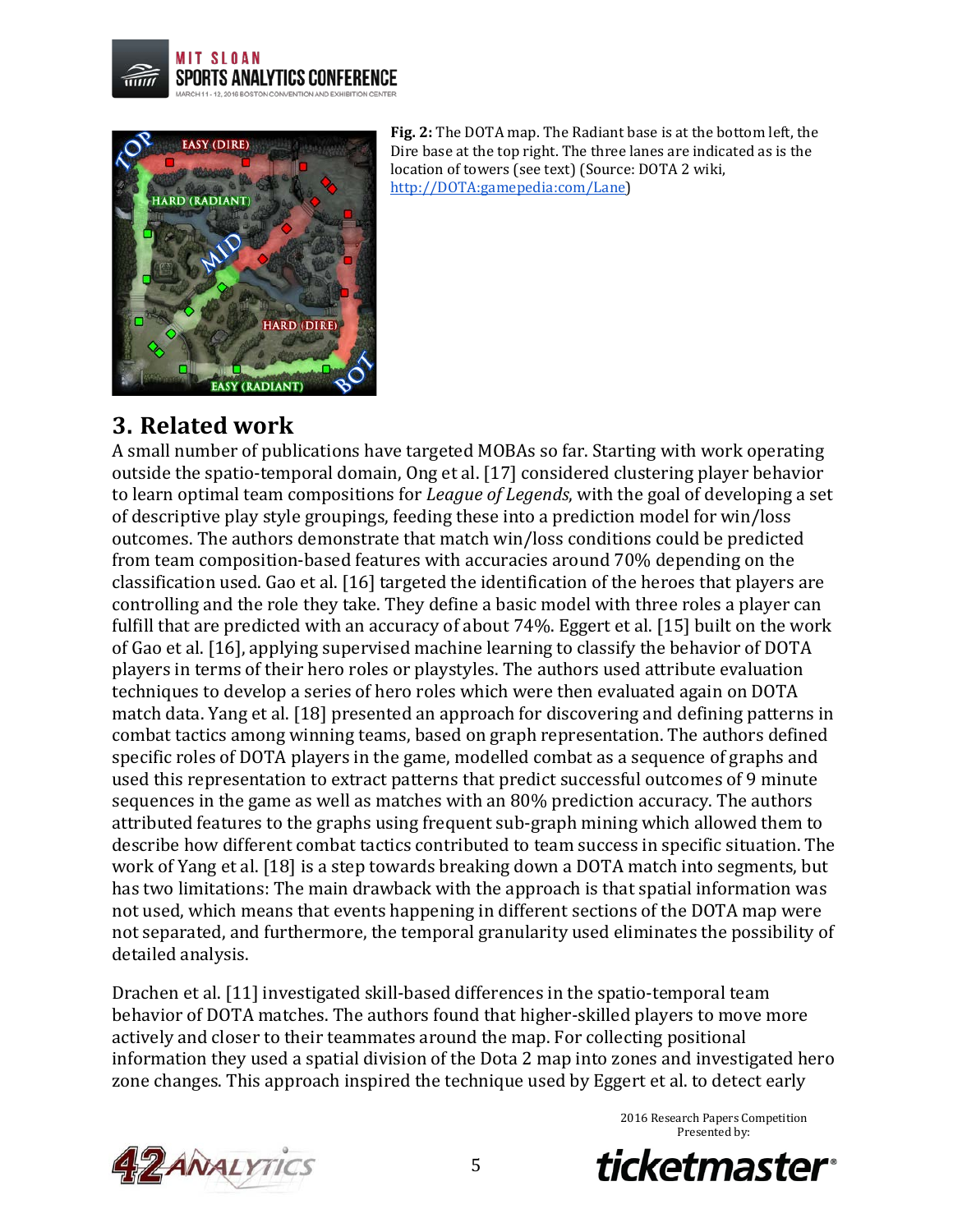

game movement. Batsford [19] used a feed-forward sigmoidal neural network in connection with several genetic algorithms to discover optimal routes in the jungle areas of DOTA, using simulation. The author noted that there appeared to be convergence towards optimal jungle routes, but that more work was needed and highlights the complexity involved in representing the game state in DOTA. Rioult et al. [12], who used topological measures - areas of polygons described by the players, inertia, diameter, distance to the base to show that outcomes of matches can be predicted with recall rates of 90% in DOTA, highlighting the importance of player positioning in the game. The authors concluded that topological clues appear relevant for predicting outcomes of MOBA matches as well as for determining which features that are relevant to drive prediction, e.g. team aggressiveness. A potential limitation of the work presented is that spatial positioning information was estimated via movement orders triggered by players, which adds an unknown amount of uncertainty to the positional data used.

### **4. Encounters: defining the components of MOBA matches**

In order to describe encounters in MOBAs, we first of all need to formally describe them. A player unit *u* is described by the following tuple *(pos, team, type)* where  $pos \in IR^2$  is the position on the map, *team*∈ *IN* describes the team the player belongs to and *type* is the type of unit. The set  $T_i = \{u \in U | u \text{.} \text{ team} = i\}$  is called team *i*. A match is a time series describing the position of each unit at each point in time. We will refer to a discrete point of time *t* as tick.

If unit  $u_1 \in T_1$  can fight unit  $u_2 \in T_2$  or vice versa at some tick *t*, we say that *(u<sub>1</sub>, u<sub>2</sub>)* forms a *combat link*. To decide whether a combat link exists there are several possibilities. One possibility is to require that *u1* indeed performs some action being directed at *u2*. Though this makes sure that the link indeed exists, it usually does not hold for most ticks because there is only a certain amount of allowed actions in a given time interval. Furthermore, waiting for the right time to attack is also an important part of an encounter. Therefore, we will rely on a more loose definition of a combat link which is based on the distance between the units. The idea is that units being sufficiently close to each other could potentially fight. Since the ranges of the unit abilities vary in most computer games, combat links are directed. For example, within a certain distance an *archer* could hit a melee soldier, but the *soldier* needs to close the distance before fighting the archer due to his smaller combat range (Figure 3, 4).

A similar relationship between units of the same team exists if  $u_1 \in T_1$  can support unit  $u_2 \in$  $T_1$ . In this case, we speak of a *support link*  $(u_1, u_2)$ . For example, if  $u_1$  is a healer and  $u_2$  is within the healing range of *u1*. Combat and support links at tick *t* form a graph. Based on this graph, we can determine groups of units which might potentially interact. To find encounter situations, we additionally require that at least two units in the connected sub graph belong to opposing teams.



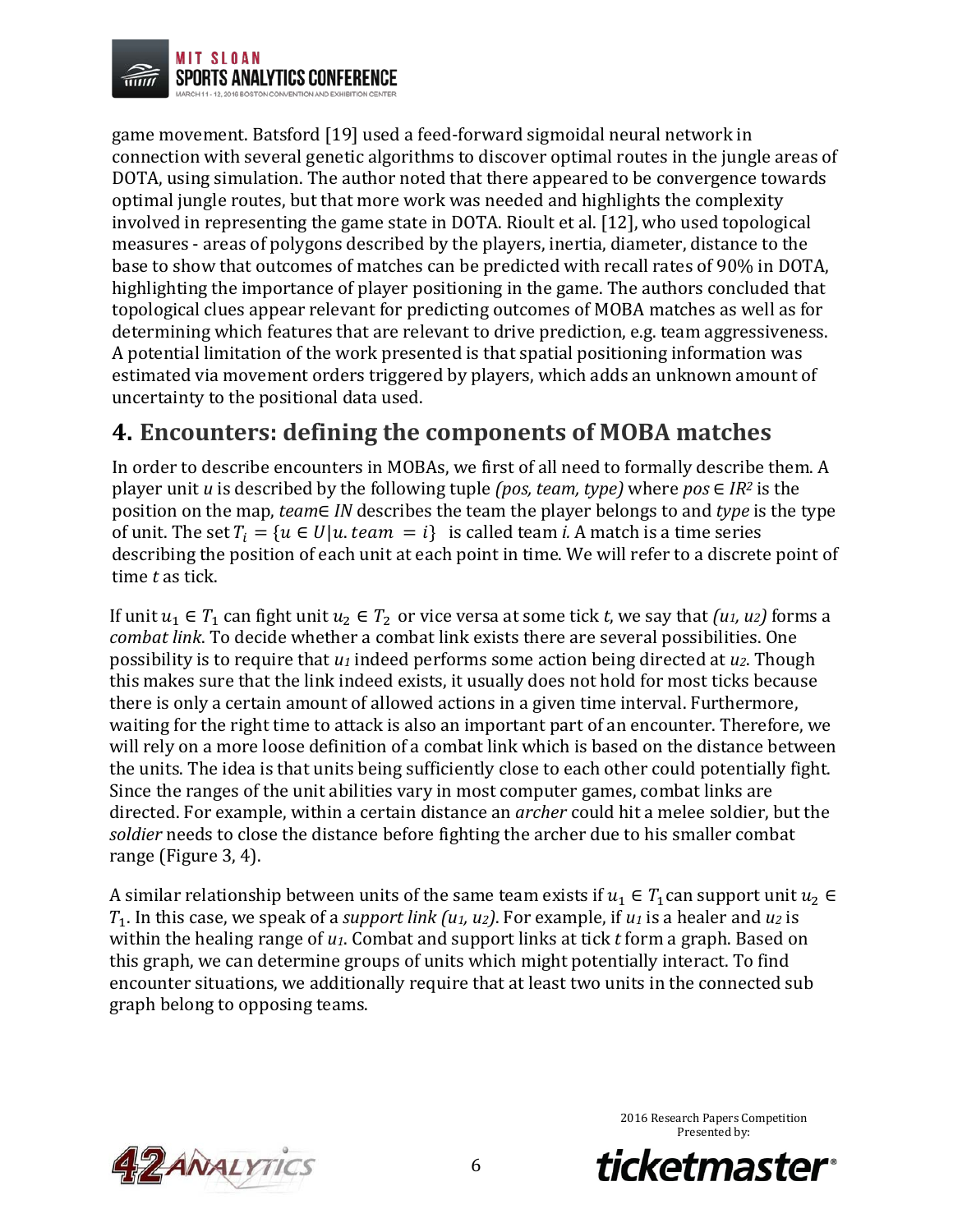



**Fig. 3:** An example combat component. Red arrows represent combat links and green arrows support links. Blue circles represent the combat range. The green circle shows the support range of a supporting unit.

### **4.1. Definition: Combat Component**

*Given a set of units U and the union*  $E_d = CL \cup SL$  *of combat links CL and support links SL* between the units in *U*. Let  $E_u = \{(u_i, u_j) | (u_i, u_j) \in E_d \lor (u_j, u_i) \in E_d\}$  be the set of undirected links corresponding to  $E_d$ , the situation graph is defined as  $G(U, E_u)$ . An combat component *C* is a connected subgraph  $G(\overline{U}, \overline{E})$  of  $G(U, E_u)$ where  $\overline{U} \subseteq U, \overline{E} \subseteq \overline{U} \times \overline{U}$  and  $\forall u_1, u_1 \in \overline{U}$ :  $\exists (u_1, u_2, \ldots u_l)$  where  $i \in \{1, \ldots, l\}$ :  $(u_i, u_{i+1}) \in \overline{E}$ and  $\exists u_i, u_i \in \overline{U}$ :  $u_1$ . team  $\neq u_2$ . team.

In other words, an encounter component is a subset of units where each unit is connected to all other units via an undirected path of combat and support links and at least two units belong to different sides. An Encounter Component thus represents of a subset of players which could interact at tick *t.* Since encounters usually last multiple ticks, we now need to connect encounter components from different ticks to form encounters. Since encounters can split and join, an encounter *E* might comprise several components *Ci* in tick *t.* For example, a join occurs if two separated encounters meet after some time. To decide whether an encounter continues at some later tick  $t + \Delta t$ , we have to define a relation describing whether a new component  $C_{t+4t}$  extends an encounter currently ending a tick  $t$ . We will refer to this relation as successor relation and define it in the following:

### **4.2. Definition: Successor**

Given a set of components  $CS_t = \{C_{1,t},..., C_{l,t}\}\$  describing encounter *E* at tick *t*. Let  $\tau$  be a timeout threshold. A component  $C_{t+4t}$  is a successor of CS<sub>t</sub> denoted as  $CS_t \rightarrow C_{t+4t}$  if the following conditions hold:

- $\Delta t \leq \tau$
- $\exists u_1, u_2 \in C_{t+At}$ :  $\exists C_{i,t} \in CS_t$ :  $u_1 \in C_{i,t} \wedge C_{i,t} \in CS_t$ :  $u_2 \in C_{i,t} \wedge u_1$ . team  $\neq u_2$ . team

To conclude a component extends a list of components within the timespan  $\Delta t$  if at least two opposing units being previously involved are in the new component as well. The idea behind this definition is that at least two units fighting each other stay in the encounter. Finally, an encounter is defined as follows:



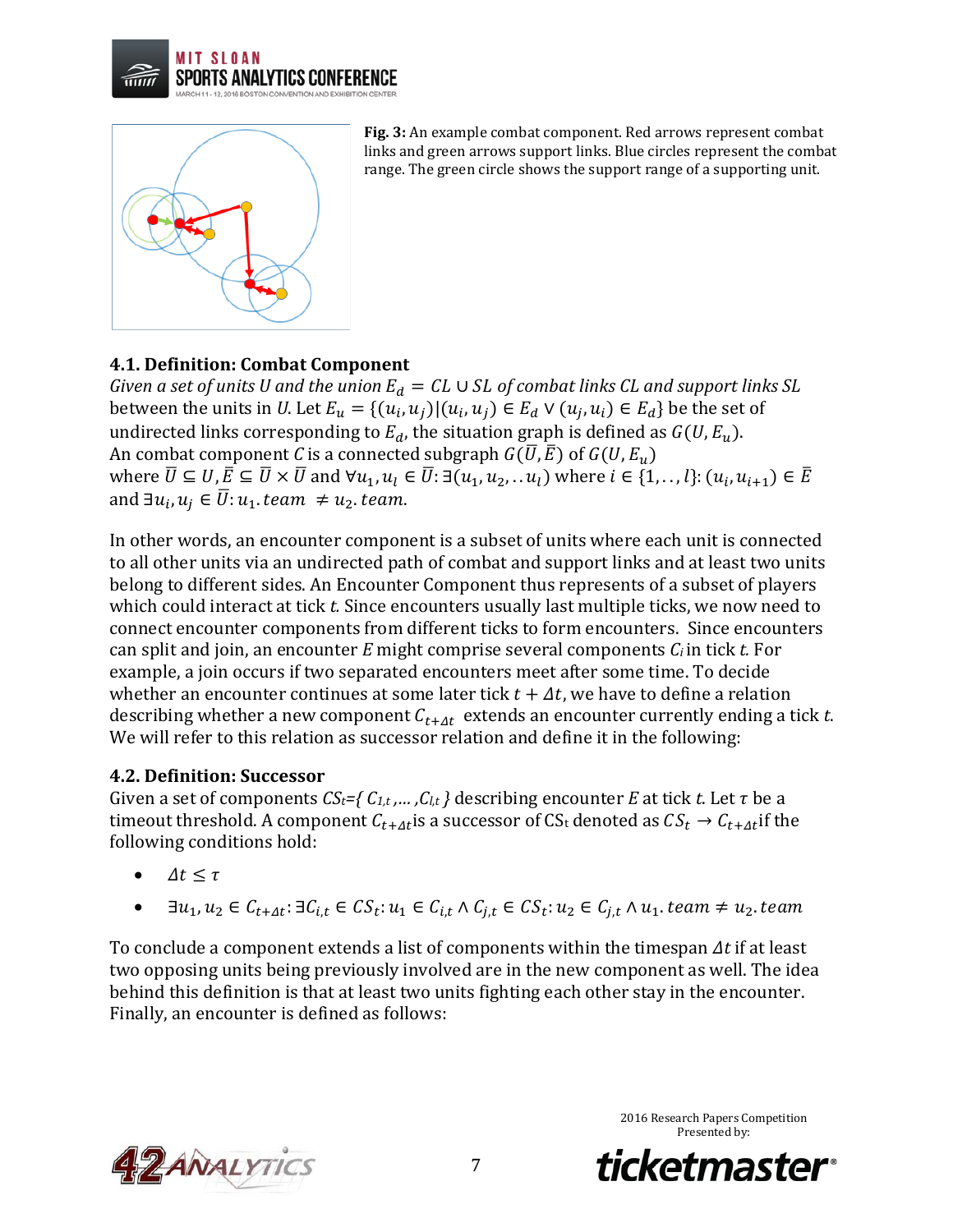





### **4.3. Definition: Encounter**

An encounter is a sequence *(CS0,.., CS,l)* of lists of components *CSi*where the following condition holds: :  $\forall c_{i,t} \in CS_t$ :  $CS_{t-1} \rightarrow C_{i,t}$  with  $t \in \{1, ..., l\}$ . Therefore, encounters can be split or joint, and units might leave and join encounters at some point in time.

### **4.4. An Online Algorithm for Encounter Detection**

After formalizing encounters, we now introduce our algorithms for extracting encounters. Our method is suitable for online extraction and thus, we assume that the data is given as stream of position updates containing a *unit\_id*, a *tick* and the new position *pos* of the unit. Let us note that we assume the input is ordered by ticks in ascending order and that multiple inputs might have identical ticks if units move simultaneously.

While processing the stream our method maintains a position table storing the last known position of each player unit. Furthermore, we store a distance matrix of player distances. When a new update arrives, we update both data structures. Let us note that we only need to update the distance matrix in the row and in the column corresponding to unit having a new position. Based on the distance table, we are now computing whether the changed element belongs to a component based on the updated situation graph. Since the existence of combat and support links depends on the distance, we can check the existence based on the distance table. If the units are on the same side, we compare the distance to the support ranges of both units. If the units belong to the opposite side, we compare the distance to their combat ranges. If the distance is smaller than the range of any of both players the link



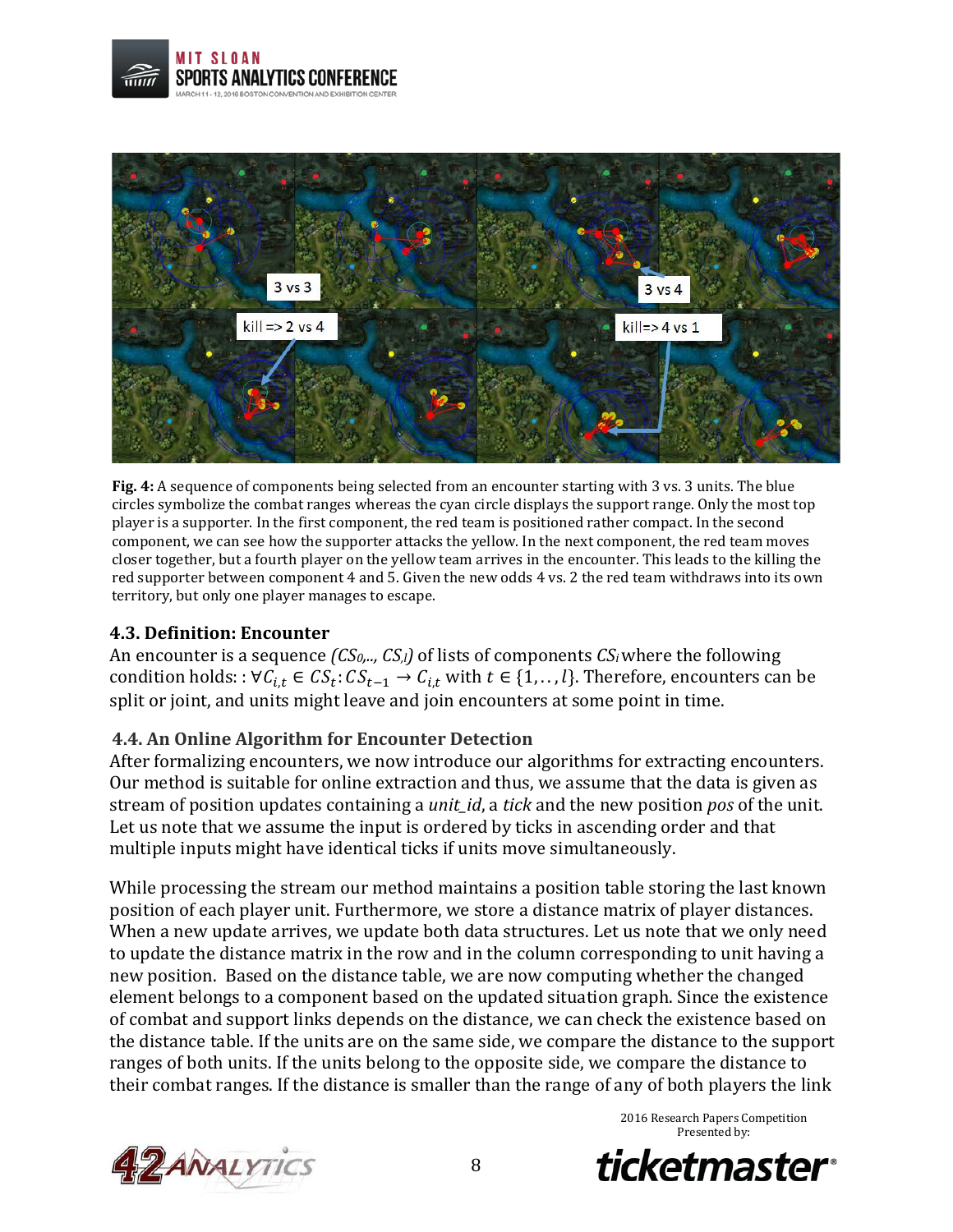

exists. The ranges of the unit types are taken from the observed damage distances. Therefore, we determined the mean and the standard deviation of the damage distance for each unit. For each unit we add one standard deviation to the mean of the distances. In this way, ca. 85% all damage was within the combat range.

To determine whether the changed unit is part of a new combat component, we perform a depth-first traversal to find all reachable units. If the found subgraph does not contain any combat link, the algorithm continues to the next input from the stream.

If a new combat component is found, we have to find out whether the new component extends any existing encounter. Given the list of all open encounters, we check the successor relation for the new component and each encounter. Based on the number of predecessor encounters, we can now distinguish 3 cases:

- 1. The component does not extend any existing encounter. In this this, case the component starts a new encounter which is inserted into the list of open encounters.
- 2. An encounter extends exactly one encounter. In this case, the encounter is updated to contain the component for the current tick.
- 3. The component succeeds multiple encounters. In this case, opponents from various encounters are found and thus, we need to join these encounters into a single one. This, is done by merging the sequence of components for each tick.

We do not have to explicitly consider the case for which an encounter splits into multiple components; since we only process one component at a time, splits are handled by successive iterations of the algorithm (Algorithm 1).

After the current component is handled, our algorithm checks all open encounters for timeouts. Thus, the tick of the last registered component of each encounter is compared to the current tick. If the time between both ticks is larger than  $\tau$ , we move the encounter to the set of finished encounters because there cannot not be any successor component in any further tick. After the match is finished, there are no more position updates and the remaining open encounters can be finalized as well.

## **5. MOBA Encounter Metrics**

After detecting encounters, it is important to find compact and descriptive metrics to understand the initial setting of the encounters and the result of each encounter. To understand the initial setting, important metrics are the number of involved units, their Experience Points (XPs) corresponding to the level and the earned Gold corresponding to available items. Since XP and Gold depend on the player unit, we need to sum these values up for each of the teams.

Another influence on the encounter is the types of units in each of the teams. There are more the 100 different types of player units called heroes in DOTA and comparable MOBA games. Thus, considering the exact composition of each team does often not yield a generalized pattern. However, each of these units can be played to take a certain role in the



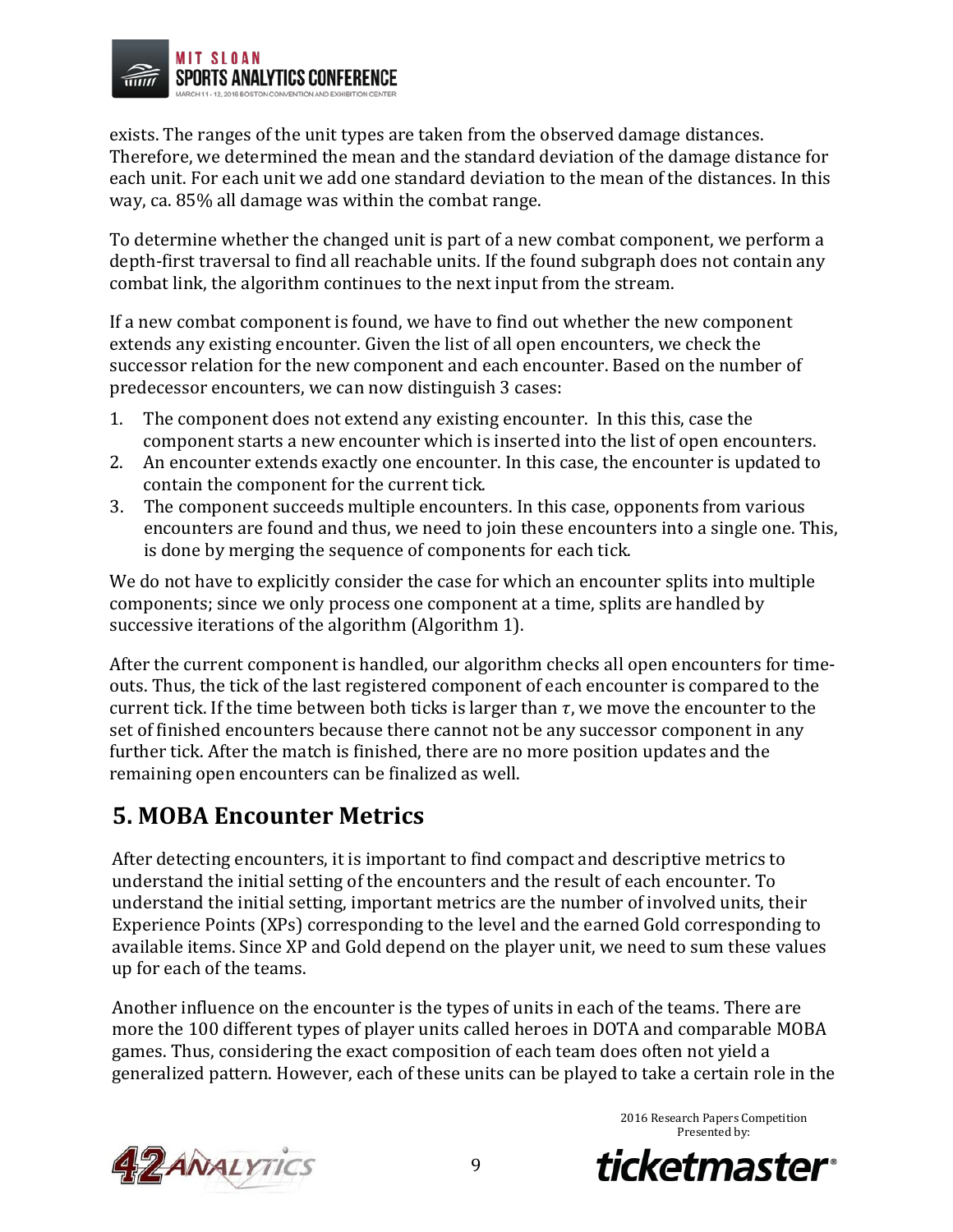

game. In DOTA there are 10 generally approved roles a unit might take, e.g. Carry, Jungler and Pusher [see 15]. The role distribution for the unit is now the uniform likelihood that the player take one of the roles being available for his unit. For example, if a unit type can act as Pusher, Nuker or Carry, the class distribution would show ⅓ for these three roles and 0 for the remaining 7 other roles. In general, each unit can take between 2 and 4 roles. To describe the team composition, we accumulate over these role distributions for each unit in the team. The initial setting is important to examine how the odds are that a particular team wins an encounter.

To decide which team won an encounter, we also need to consider possible metrics. In general, the increase in XP and Gold of the team members at the end of the encounter, can be considered as a way to measure the result of an encounter. Furthermore, the outcome of the encounter can be measured by the amount of kills each team achieved during the encounter. In general, all three metric are connected because kills grant Gold and XP. However, being killed also prevents the player from increasing his Gold and XP for some time after encounter end.

Finally, after measuring the initial setting and the result of the encounter, we can evaluate the performance of each team during the encounter. This is typically measured by summarizing e.g. damage dealt, abilities used, etc. done during the encounter. The results are useful to analyze the contribution of each player within the encounter. In MOBAs and DOTA in particular, these measurements are hard to compare because encounters are rather dynamic w.r.t. members. This means that features should be normalized according to the amount of time a player took part in the encounter. However, this normalization cannot measure whether a player should have joined the encounter earlier or when to withdraw.

The positioning of a player can be summarized by the amount of combat outlinks and combat inlinks during the encounter. The summarized number of links is a measure of the average number of opponents being within damaging range and the average number of allies being within support range. Correspondingly, it is interesting to know how many opponents could inflict damage on a unit and whether there is a healer close by. Thus, we can characterize the contribution of a unit in the encounter by the average number of incoming and outgoing links over all components within the encounter. For example, a supporter should have a large number of close-by allies to support, but should usually stay away from the opponents. A ranged fighter should have a larger number of outlinks than inlinks to make use of the superior damage range. In the end, player performance within the encounter is also depending on timing ability usages and proper positioning which is still challenging to reflect.



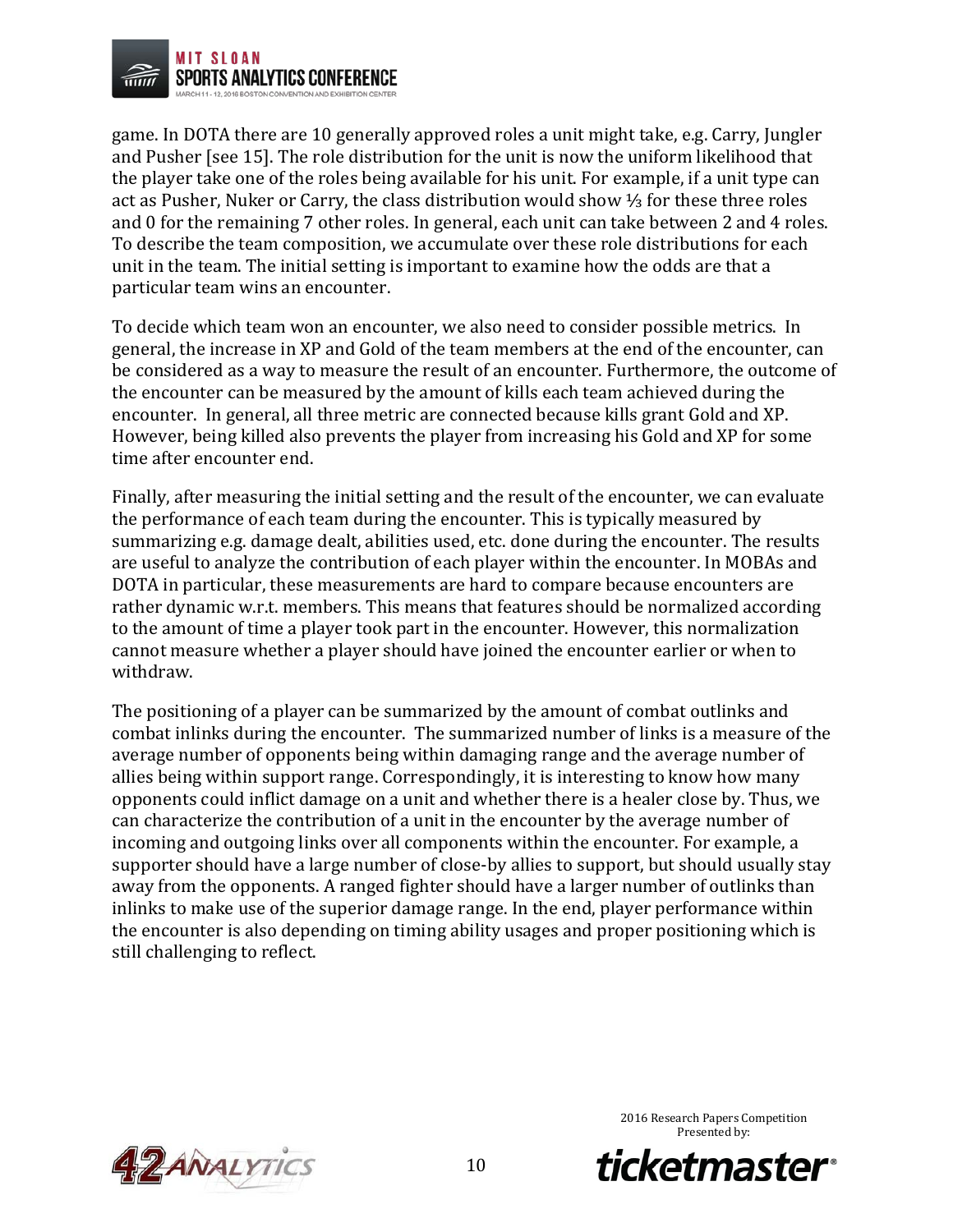

### **6. Experimental evaluation and analysis**

Our data set consist of detailed records of 412 DOTA matches. The match data are obtained by parsing replay files from DOTA, obtained from online replay repositories. Replay files are generated by the game client for the purpose of enabling match record sharing and analysis. The files include all of the information needed for another player´s game client to replay the match. Matches with incomplete data or where players left the game early were not included here.

The procedure for extracting spatio-temporal coordinates from DOTA replays is described in detail in Drachen et al. [11]. In brief, a game of DOTA happens in ticks representing 33 ms of wall time. During a state update, the game engine records the relevant changes and organizes this information in the replay files as a tick packet, which can contain multiple messages. This information is used by parsers such as Bruno´s [20] and Dotalys [21], which decode the packets. Dotalys was extended for use here to include Gold and XP team graphs among other features, and is open source [40]. The positions of heroes and other entities in the game are provided by a grid reference. The spatial information is represented in a twolevel hierarchy: 1) a 128\*128 grid overlay; 2) the position of the entity within the grid cell, determined by a vector. This permits precise spatial positioning.

### **6.1. Experiments**

In this section, we will show the results of our experimental evaluation and analyze the data set being described above. The majority of the analysis and the encounter detection itself was implemented using Python 2.7. For the prediction experiments, we used Weka 3.6 [22] as data mining library. The raw data was extracted from the replay file using Dotalys [21] and exported into a MySql database.

In a first set of experiments, we examine metrics to measure the current standings of a match. For these experiments, we examined the accumulated earned Gold and XP for each team. To show that both values are well-suited to understand who is currently more likely to win. We examine the likelihood that the team having more Gold or XP after a given time interval *t* wins the complete match. The result can be seen in Figure 5. The team having earned more Gold after the first five minutes already has a 70% chance to win the match. This increases up to a winning probability of up to 90% after 15 minutes. The graph for XP behaves very similar. Thus, XP and Gold are a good metric for determining which team is ahead. However, this raises the question where and when the differences in Gold and XP are generated during the game.

In the next set of experiments, we will examine how much of the Gold and XP gain happens during encounters. Furthermore, we will examine one of the major reasons for gaining an advantage in DOTA, killing other player units. Killing other players has two effects on the balance between teams, first of all the units being involved in the kill gain a considerable amount of Gold and XP. The second effect is that the killed player has to wait until his units



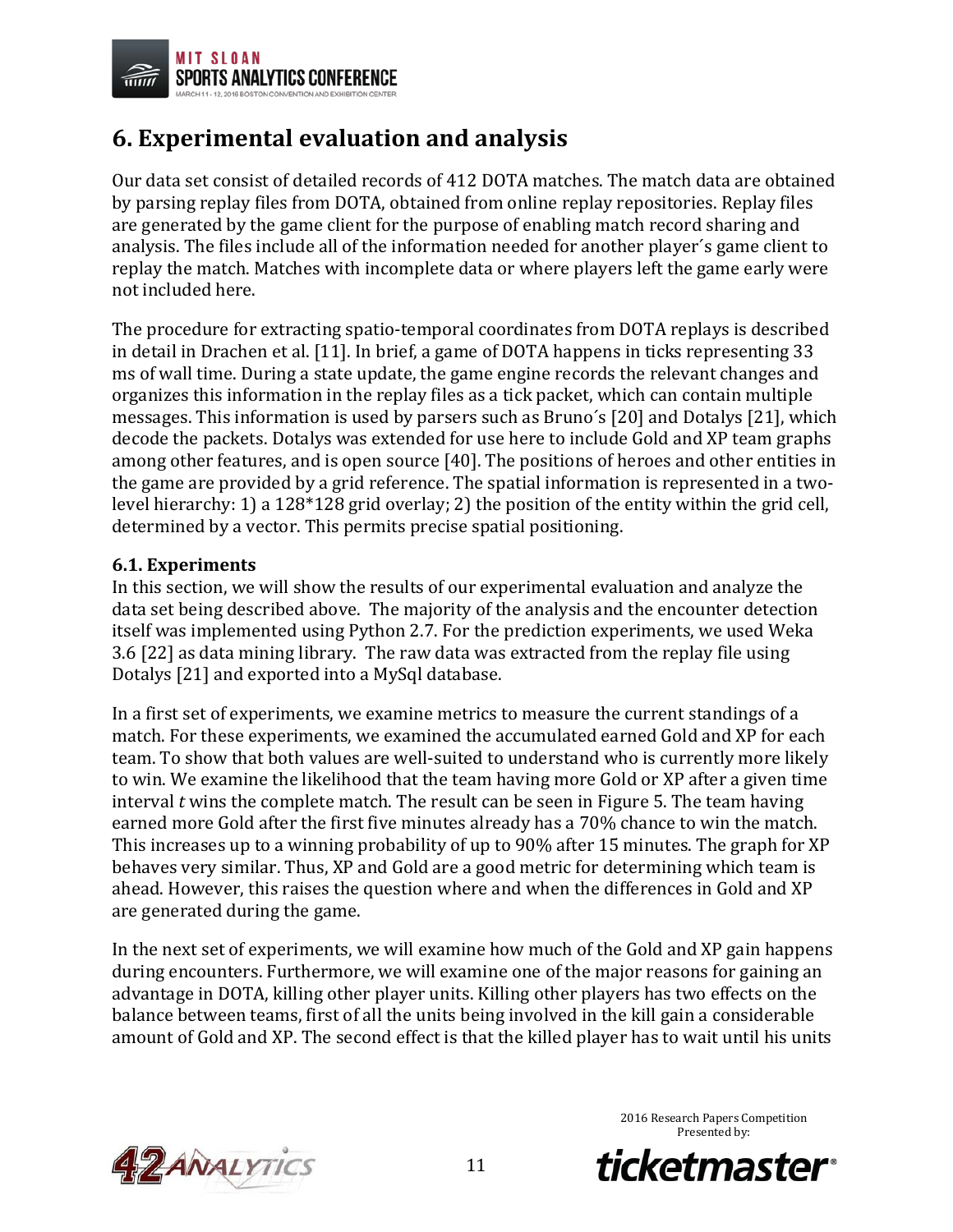



**Fig. 5:** The winning probability of the team having more Gold or XP for the first 15 min.

respawns at the base. Until the respawn the player cannot continue to collect Gold and XP. Thus, the gap between the teams increases even wider.

The DOTA replays contained 16,714 death events of hero units, averaging 40.6 per match. We extracted 23,110 encounters based on the definition above. 18,744 (81.1%) of these encounters did not contain any kill events. Of these, about 50% of the encounters resulted in damage taken by either or both teams, with the remainder of the encounters not resulting in any damage, i.e. players from opposing teams were in range but did not initiate combat. For the encounters with damage, the majority were caused by players attacking creeps (AI bots) and being dealt damage by them in return. The remaining 4366 (18.9%) encounters comprise 16,556 death events (99.05%). The remaining 158 death events all happened through players using abilities that cover the entire map, or alternatively AI bots killing a player hero (a rare occurrence in the game, less than 1%). This demonstrates that the relevant part of the game happened during the detected encounters. Encounters occur throughout the map (Figure 6).

Figure 7 displays the percentage of gained Gold, gained XP and achieved kills happening during the detected encounters. We additionally measured the duration of the encounters compared to the match. Since encounters can occur simultaneously, we measured the time on a player bases. Thus, we accumulated the time each player was in any encounter compared to the complete time of the match and averaged this over all player units. As mentioned above the majority of encounters did not have a clear result and not considered further. Therefore, we run the same experiments on a reduced set of encounters where one team managed to kill more opponents than the other team. We will refer to these 4012 encounters as **decisive encounters** (Figure 7).



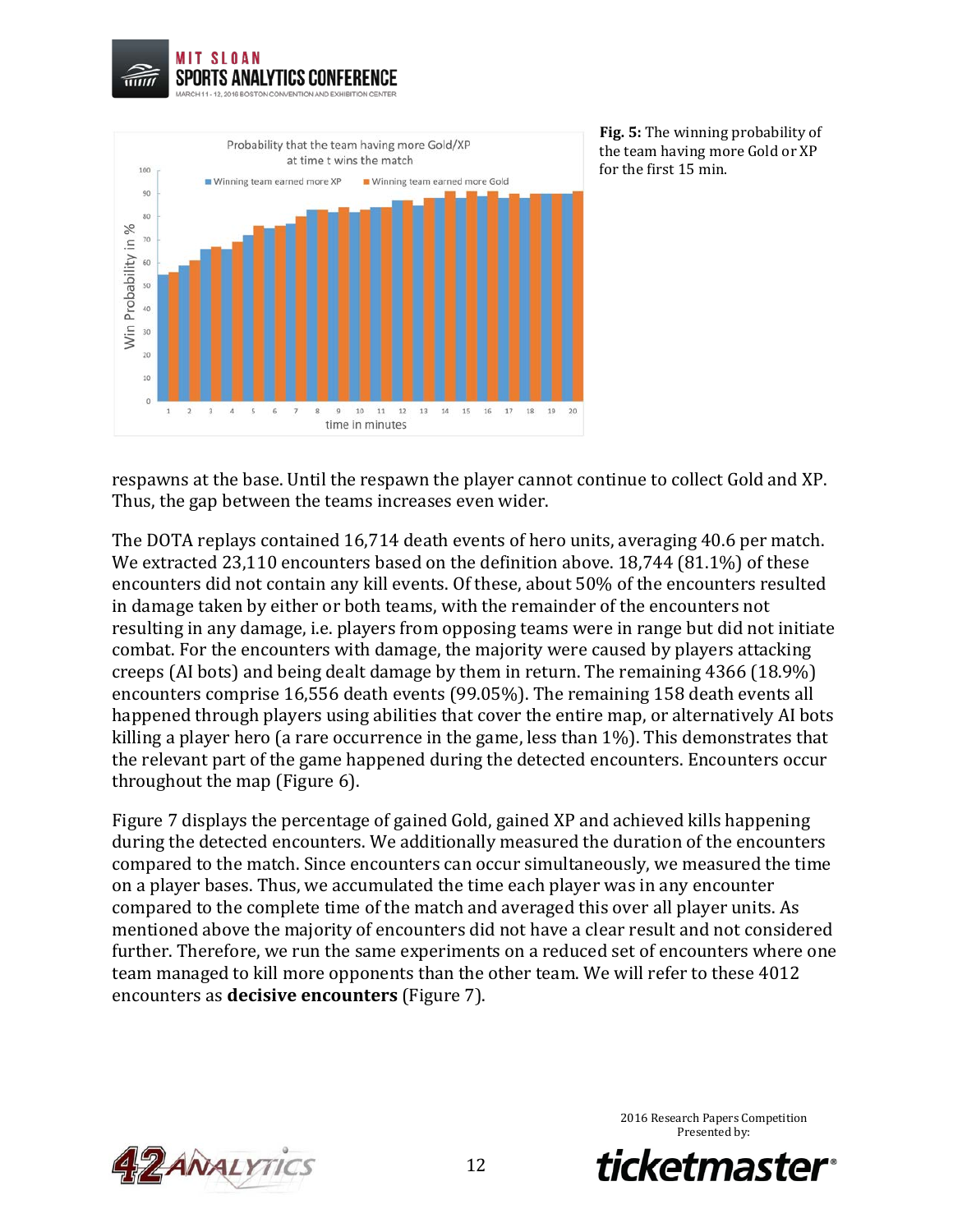**MIT SLOAN** SPORTS ANALYTICS CONFERENCE R ROSTON CONVENTION AND EXHIBITION CENTER



**Fig. 6:** (left) Early-game encounter heatmap, 412 matches (first 10 mins. of the matches), showing encounters generally occuring along the border between the two team´s areas, (middle) example of encounter heatmap for one full DOTA match, showing a clear dominance of the Radiant team (home base lower left). (right) Lategame encounter heatmap, 412 matches (after 40 mins. of the matches), showing encounters generally occuring in the mid-lane of the map and the team home bases, as well as at the domain of Roshan, a neutral monster whose strength scales with match time. Fighting Roshan requires careful timing and planning.



**Fig. 7:** Encounter coverage of key DOTA match features. Decisive encounters are those resulting in one or more player deaths. Distribution of resource gains (XP, Gold) in the DOTA matches covered by encounters. The bulk of the XP and Gold generation that occurs outside encounters is the result of players landing last hits (killing) creeps (AI bots) or enemy defensive towers. Killing a creep results in XP and Gold rewards. Players very rarely die directly in combat with creeps or towers. Most of the kills are captured by the encounters, while allowing the analysis to ignore almost half the match time.

The results show that the 82% of the gained XP, 79% of the gained Gold were won during encounters. Which means that the killing of computer controlled units only had an impact of about 20%. As mentioned before the majority of kills are covered by encounters which is a result from the definition. Furthermore, the results indicate that the players are more than 30% of the time not involved in any encounter. The smaller set of decisive encounters comprised only 17% of all encounters. However, these still covered 69% of the gained XP and 68% of the gained Gold. The decisive encounters still cover 93% of the kills meaning that only 5% of the kills happened in encounters where both teams had an equal number of kills. It can also be seen that even though only the 17% of the encounters are decisive, the covered time was only 13% shorter than the time being covered by all encounters. Thus, we can conclude that decisive encounter take significantly longer than the non-decisive ones. To conclude, encounters cover the majority of relevant game play and can be used to automatically detect times of interesting game play.



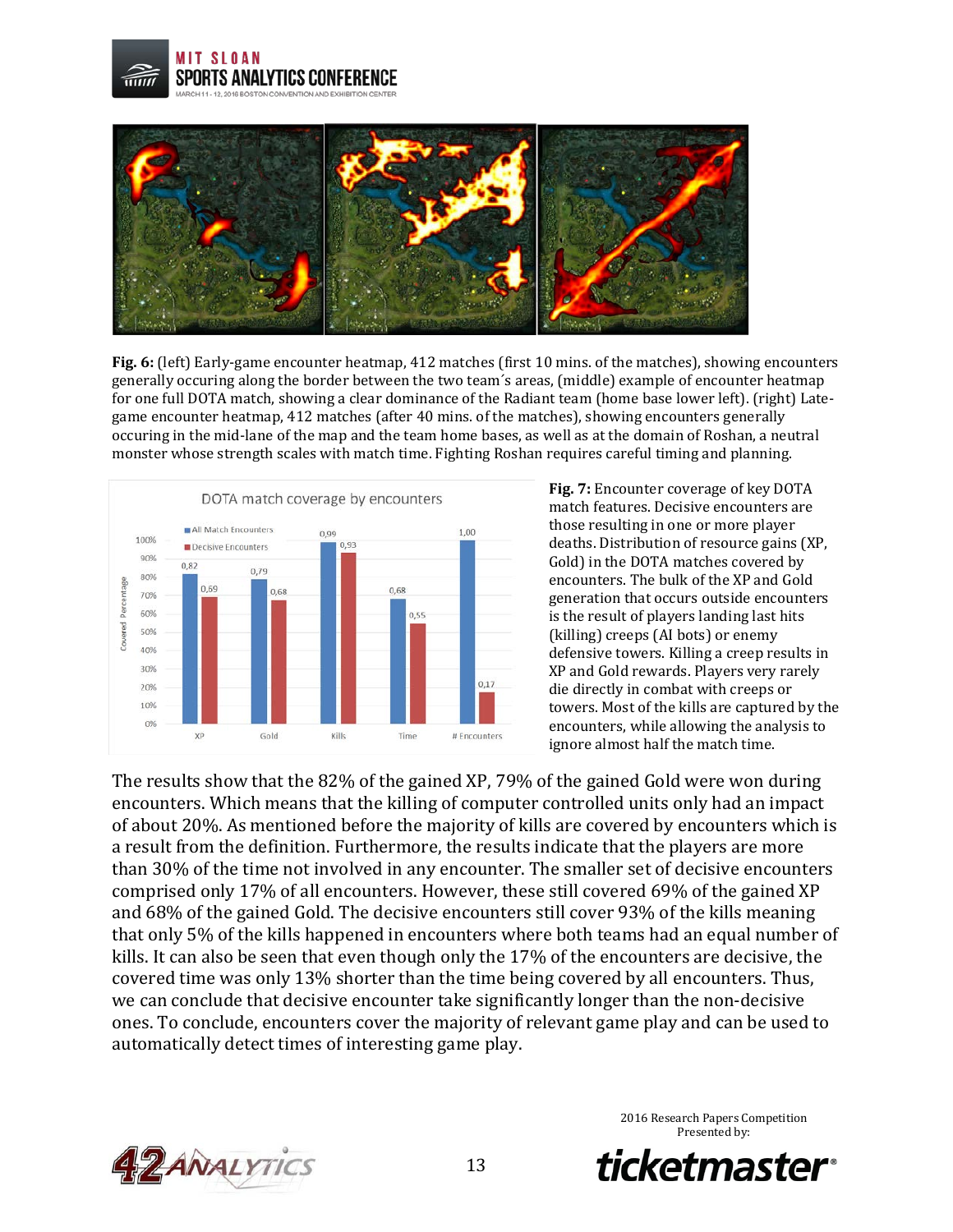



**Fig. 8:** Win prediction based on cumulated encounter outcomes. The encounter results are described by XP gain, Gold gain, and the number of killed opponents. Additionally, the blue line shows the performance of a combined model using all three metrics for the encounter result.

In the next experiment, we evaluate the proposed metrics for describing the outcome of an encounter, in order to predict the winner of a match. To combine the result of the first *k* encounter in a match, we simply sum up over the results of all previous encounters. Based on these metrics, we perform a classification experiment to predict the match winner after observing the result of the first *k* encounters. To achieve an independent test set for our model we employ 10-fold cross validation. As classifier we use logistic regression as implemented by [22]. We perform an experiment for each separate metric and we additionally build a combined model (Figure 8).

The results show that XP gain is weakest metric for this category. A reason might be that at the beginning of a match killing non-player units also provides sufficient XP and that in many matches player units reach the maximum level making additional XP irrelevant. Gold gain and kill difference on the other hand provide a better prediction of the match winner showing significantly larger prediction accuracies. The combined model can increase the prediction accuracy, especially after 3 to 6 observed encounters. To conclude the prediction accuracy indicates that all three metrics have a good correlation to the outcome of the match. Let us note that larger prediction accuracies would also indicate that the remaining game play becomes less relevant and thus, the game would need to be changed in order to keep open for a longer part of a match.

After evaluating the outcome of an encounter, we now turn to evaluating the metrics which describe the initial state of an encounter w.r.t. their predictive power to its result. We implemented a classification experiment describing each decisive encounter by a vector of metrics and then, train a model to predict which team had more kills in the encounter. To evaluate the predictive power of the metrics, we again performed a 10-fold cross validation experiments using logistic regression for classification. We evaluated 4 types of metrics describing the setup of each team: number of units, accumulated XP, accumulated Gold, and accumulated role distribution. As described in Section 6 the accumulated role distribution is based on the distribution of a unit type over the 10 possible roles the unit can take in DOTA. For each of these metrics, we performed a separated prediction experiment to





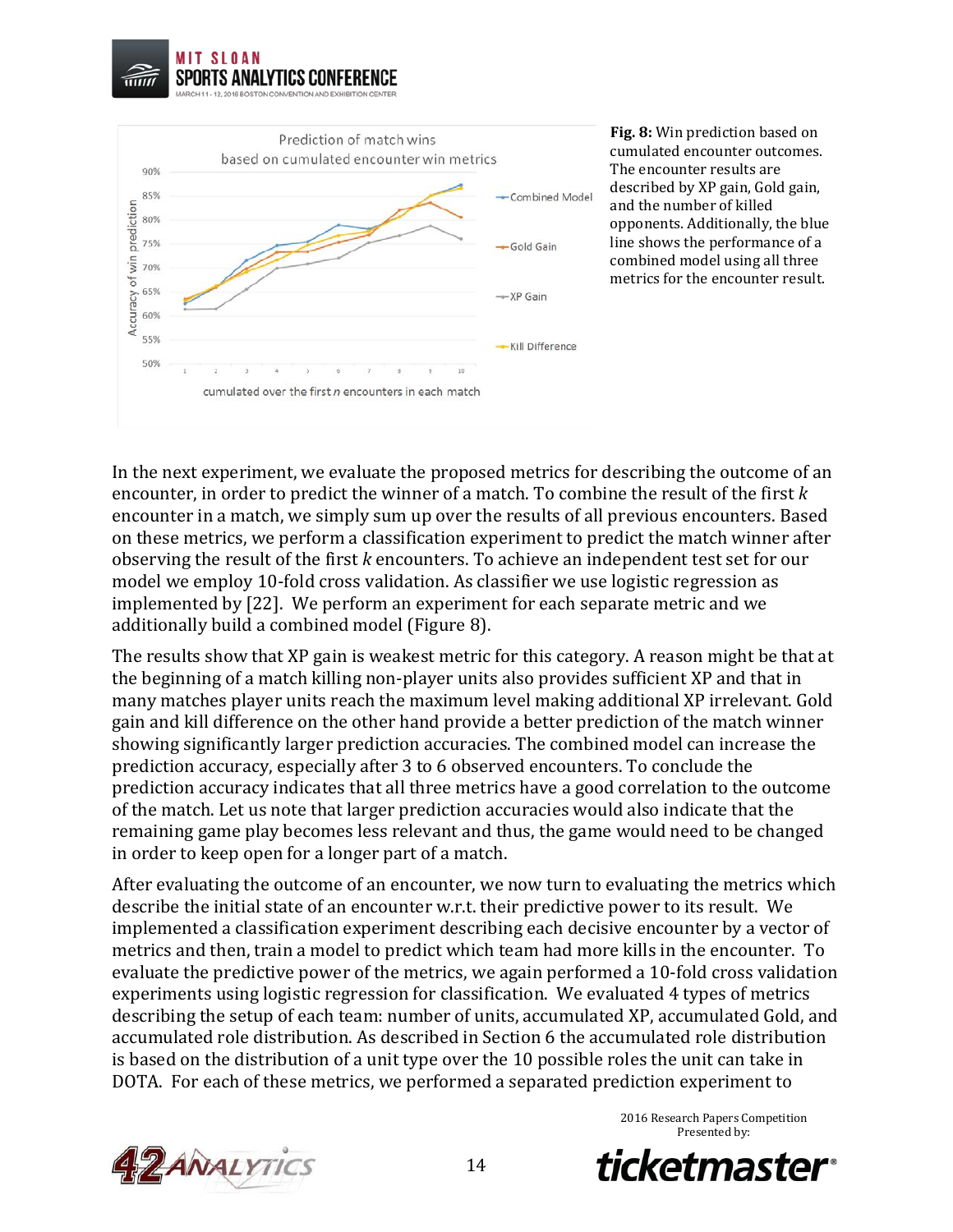



**Fig. 9:** Prediction of win probabilities based on the initial situation in encounters, across four feature (number of units involved in the encounter, the distribution of hero roles, and the amount of accumulated Gold and XP during the encounter). The bottom bar shows the prediction using a combined model of all four features.

evaluate the metric independently. Furthermore, we trained a combined model using all the features mentioned above. The results are depicted in Figure 9.

Even though the number of involved players is the most obvious metric, it also provide the weakest prediction accuracy with about 67%. Distributing the amount of players over the roles they can take increases the prediction accuracy by 4% to 71%. The prediction accuracy being achieved based on the initial Gold and the initial XP for each team are comparable and allow to predict the outcome of the encounter with an accuracy of about 74%. Finally the combined model based on all 4 metrics achieved an accuracy of about 78%. Even though these prediction accuracies are not extremely high, they indicate that the initial setting already has an important impact on the outcome of an encounter. A higher prediction accuracy would indicate that game play within the encounter gets increasingly irrelevant compared to encounters having a favorable initial setting.

### **6.2. Defining DOTA match runtime metrics**

The accumulation of Gold and XP by DOTA teams, as well as their ability to eliminate opposing team´s players, is key factors in determining match outcome. This leads to the definition of new metrics for DOTA match commenting and performance evaluation, either at the team level or for each individual player (team level examples included here) (Figure 10):

**Gold Gain Rate** (GGR) is the Gold gained per minute for a team. This can range from zero and upwards and will fluctuate during a match.

**Gold Team Differential** (GTD): is the difference in accumulated Gold gained across the two teams, , throughout the match up to the point of calculation.

**Experience Gain Rate** (EGR): is the XP gained per minute for a team. This can range from zero and upwards and will fluctuate during a match.

**Experience Team Differential** (ETD): is the difference in accumulated XP gained across the two teams, throughout the match up to the point of calculation.

**Kill Ratio** (KR): is the kills made by one team as a function of kills made by the other team, accumulated throughout a match up to the point of calculation. The elimination of an opposing team´s player is an important event in the game because it slows down the opposing team and leads to an increase in the Gold and XP Differential, at least temporarily. As shown in Figure 8, kill difference is a strong predictor of match outcome.



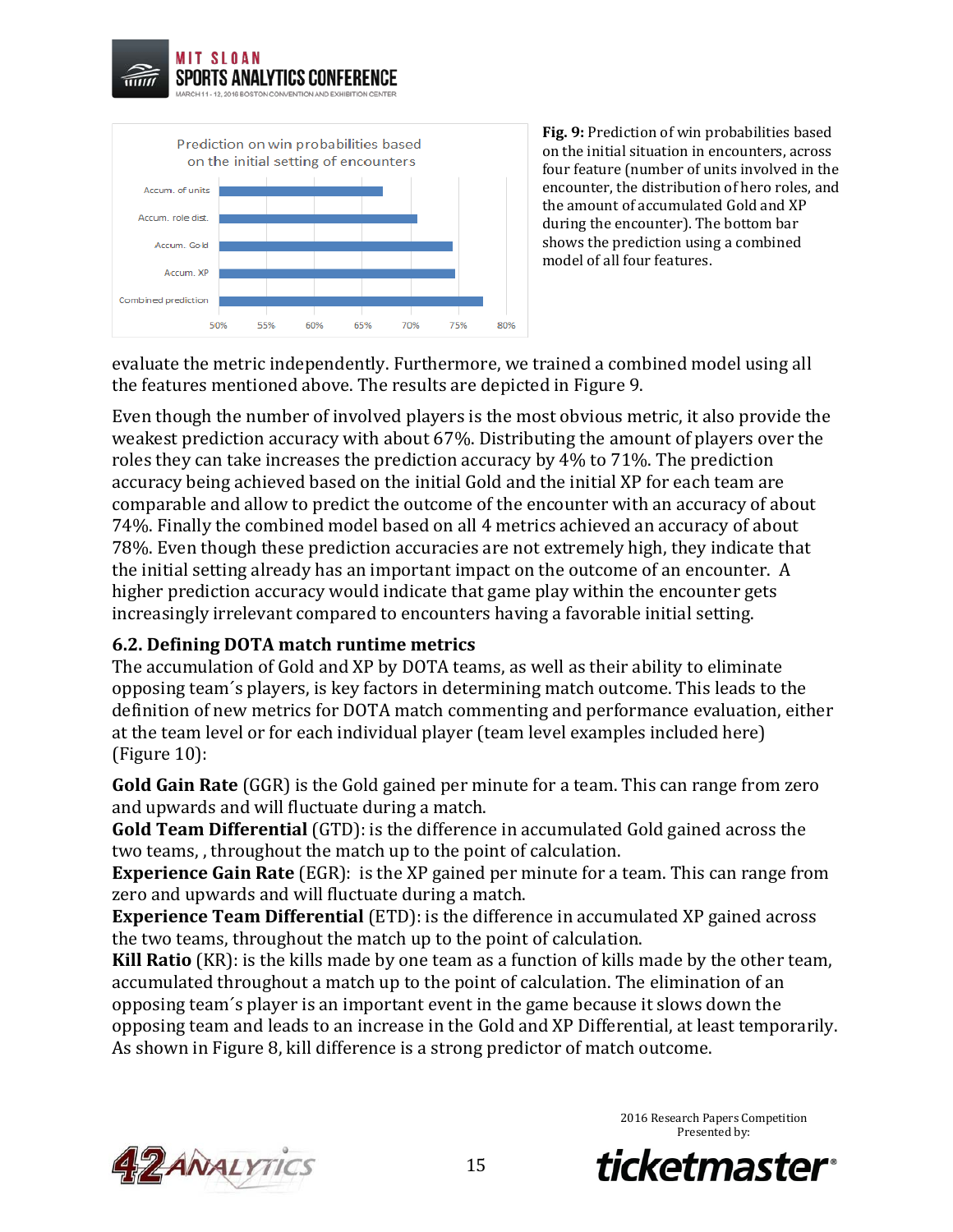



**Fig. 10:** Team Gold difference (left) and Team XP difference (right) for a DOTA match (pro skill tier). Notice the trend in the two curves indicating an accumulating difference in the resource gain rate for the two features (Team Gold and Team XP).

### **7. Conclusions and future work**

Multi-Player Online Battle Arena (MOBA) games are among the most played digital games today, and form a key component of the global esports environment [1-4]. Encounter-based analysis provides a framework breaking down complex dynamics into manageable components, as evidenced in the case of DOTA. The technique presented here can in principle be applied to any team-based, competitive esport. Validating the technique in other esports games and defining encounter types for other MOBAs form a line of future investigations. In DOTA, encounter outcomes can be predicted based on the initial conditions, and the outcome of encounters be used to predict match outcomes. This result highlights that DOTA is a game where reversals in team lead is difficult to manage as resource gain differential between teams tend to accelerate throughout a match. Having established an early lead, a team is statistically likely to win the match. The importance of resource gain differential and winning encounters naturally leads to the definition of metrics for evaluating team (and player) performance during match runtime. Digital games change continually during their lifetime as new patches are released and additional content is provided. Therefore, esports analytics techniques have to be adaptable to changing rules and player strategies. Encounter-based analysis facilitate this requirement. Recent work on esports analytics and MOBAs in particular has shown that there are a variety of ways in which to approach the problem of analysing gameplay, evaluate cyberathlete performance and predicting match outcomes [11-19]. The component encounter model for MOBA matches represents an attempt to condense gameplay to the most relevant part to analyze match outcomes and evaluate player/team performance. Though results indicate that general encounters can measure much of the relevant game play, there are multiple aspects being specific to DOTA which can be investigated to deepen the understanding of encounters. For example, the role of player items and the damage being caused by computer controlled entities. Especially, defense towers have a measurable impact on the outcome of the game and play an important role in the player positioning. Thus, including defense towers and item usage to encounter-based analysis is a step towards understanding the player behavior within an encounter. Another approach to improve the outcome of encounters and matches is to increase the granularity of units to specific types of units. However, this approach requires a strongly increased database of matches.



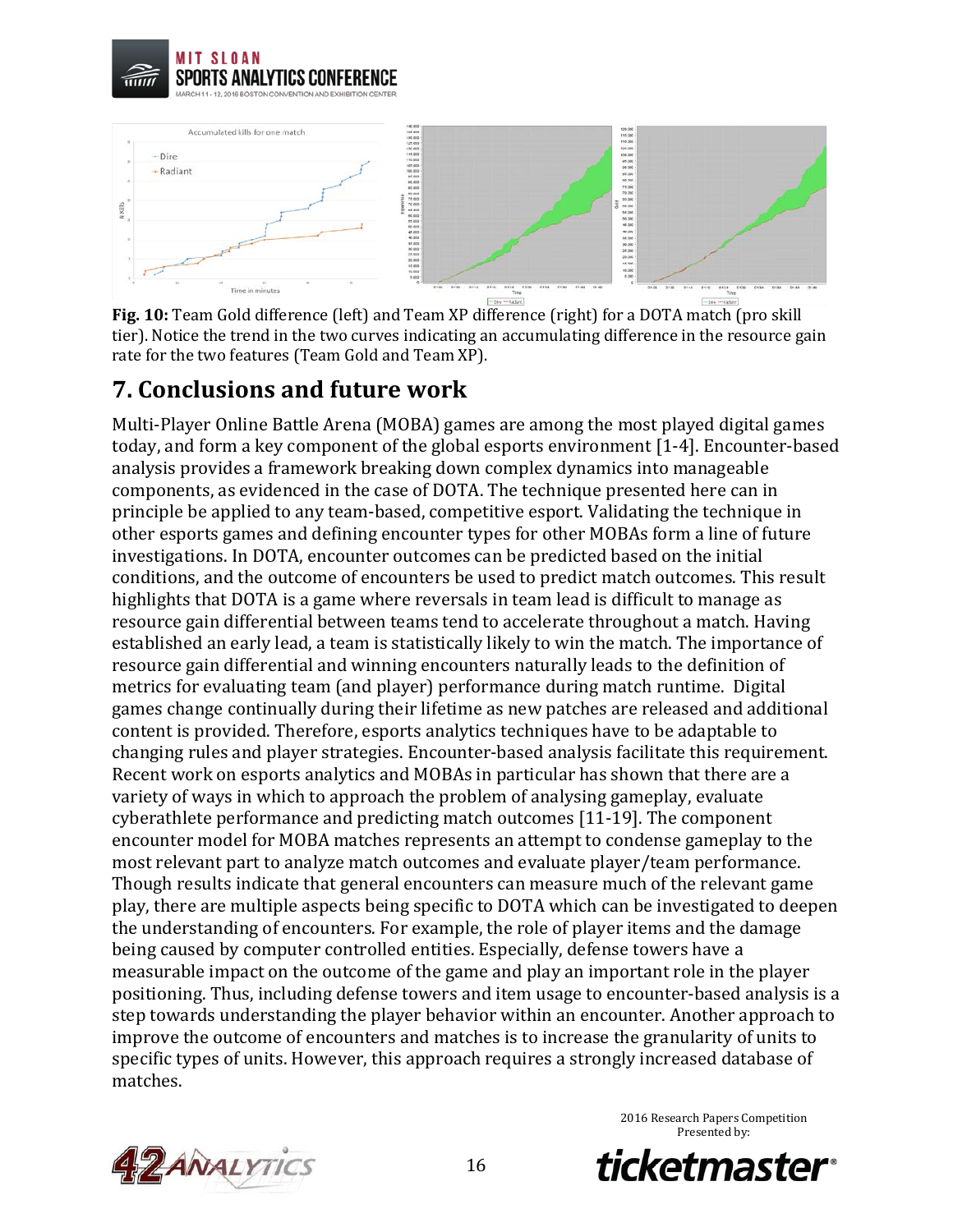

### **References**

[1] SuperData Research (2014, April). eSports Digital Games Market Trends Brief. Retrieved from: http://gallery:mailchimp:com/a2b9207999131347c9c0c44ce/files/SuperData Research eSports Brief.pdf [2] Tassi, P. (2015, December). Monstrous Viewership Numbers Show "League of Legends" Is Still eSports King. Forbes. Retrieved from: http://www.forbes.com/sites/insertcoin/2015/12/11/monstrous-viewershipnumbers-show-league-of-legends-is-still-esports-king/

[3] Gaudiosi, J. (2012, July). Riot games' league of legends officially becomes most played pc game in the world. Forbes. Retrieved from: http://www:forbes:com/sites/johngaudiosi/2012/07/11/riot-games-league -of-legends-officially-becomes-most-played-pc-game-in-the-world/

[4] Valve Corporation (2012) The International DOTA 2 championships official website. Retrieved from: http://www:DOTA:com/international/overview/

[5] Lewis, M. (2004). Moneyball: The Art of Winning an Unfair Game. W. W. Norton and Company. [6] Lindsey, G. R. (1959). Statistical Data Useful for the Operation of a Baseball Team. Operations Research, 7(2), 197-207.

[7] Wei, X., Lucey, P., Morgan, S. and Sridharan, S. (2013). "Sweet-Spot": Using Spatiotemporal Data to Discover and Predict Shots in Tennis. Paper presented at the 7th Annual MIT Sloan Sports Analytics Conference, Boston, MA.

[8] Franks, A., Miller, A.; Bornn, L. and Goldsberry, K. (2015). Counterpoints: Advanced Defensive Metrics for NBA Basketball. Paper presented at the 9th Annual MIT Sloan Sports Analytics Conference, Boston, MA. [9] El-Nasr, M. S., Drachen, A. and Canossa, A. (2013). Game analytics: Maximizing the value of player data. Springer Publishers.

[10] Alamar, B. and Mehrotra, V. (2012, February). Beyond Moneyball: The Future of sports analytics. Analytics Magazine. Retrieved from: http://www.analytics-magazine.org/special-articles/525-beyondmoneyball-the-future-of-sports-analytics

[11] Drachen, A., Yancey, M., Maquire, J., Chu, D., Wang, Y. I., Mahlman, T., Schubert, M. and Klabjan, D. (2014). Skill-Based Differences in Spatio-Temporal Team Behavior in Defence of the Ancients 2 (DotA 2). In Proceedings of the Consumer Electronics Society Games, Entertainment, Media Conference, Toronto, Canada.

[12] Rioult, R., Metivier J.-P., Helleu, B., Scelles, N., Durand, C. et al. (2014). Mining tracks of competitive video games. Proceedings of AASRI Conference on Sports Engineering and Computer Science, London, England. [13] Sifa, R., Bauckhage, C. and Drachen, A. (2014). The playtime principle: Large scale cross-games interest modelin. Proceedings of the IEEE Computational Intelligence in Games, Bonn, Germany.

[14] Orland, K. (2014, September) Introducing steam gauge: Ars reveals steams most popular games. Retrieved from: http://arstechnica:com/gaming/2014/04/introducing-steam-gaugears-reveals-steamsmost-popular-games

[15] Eggert, C., Herrlich, M., Smeddinck, J. and Malaka, R. (2015). Classification of Player Roles in the Team-Based Multi-player Game Dota 2. Proceedings of Entertainment Computing, LNCS 9353, 112-125, Trondheim, Norway.

[16] Gao, L., Judd, J., Wong, D., Lowder, J. (2013). Classifying dota 2 hero characters based on play style and performance. Report for Univ. of Utah Course on ML. Retrieved from:

http://spotidoc.com/doc/163929/classifying-dota-2-heroes-based-on-play-style-and-perform... [17] Ong, H. Y., Deolalikar, S. and Penge, M. V. (2015) Player Behavior and Optimal Team Composition in Online Multiplayer Games. Stanford University, arXiv:1503.02230 [cs.SI]. Retrieved from: http://arxiv.org/abs/1503.02230

[18] Yang, P. Harrison, B. and Roberts, D. L. (2014). Identifying patterns in combat that are predictive of success in moba games. Proceedings of the Foundations of Digital Games, Miami, Florida, USA. [19] Batsford, T. (2014). Calculating optimal jungling routes in dota 2 using neural networks and genetic

algorithms. Game Behaviour, 1(1).

[20] Carlucci, B. (2013, January). Bruno's replay parser. Retrieved from:

http://www:cyborgmatt:com/2013/01/dota-2-replay-parser-bruno/

[21] Mahlmann, T. (2014, March). Dotalys2. Retrieved from: http://www:lighti:de/dotalys-2

[22] Hall, M., Frank, E., Holmes, G., Pfahringer, B., Reutemann, P. and Witten, I. H. (2009). The WEKA Data Mining Software: An Update. SIGKDD Explorations, 11(1).